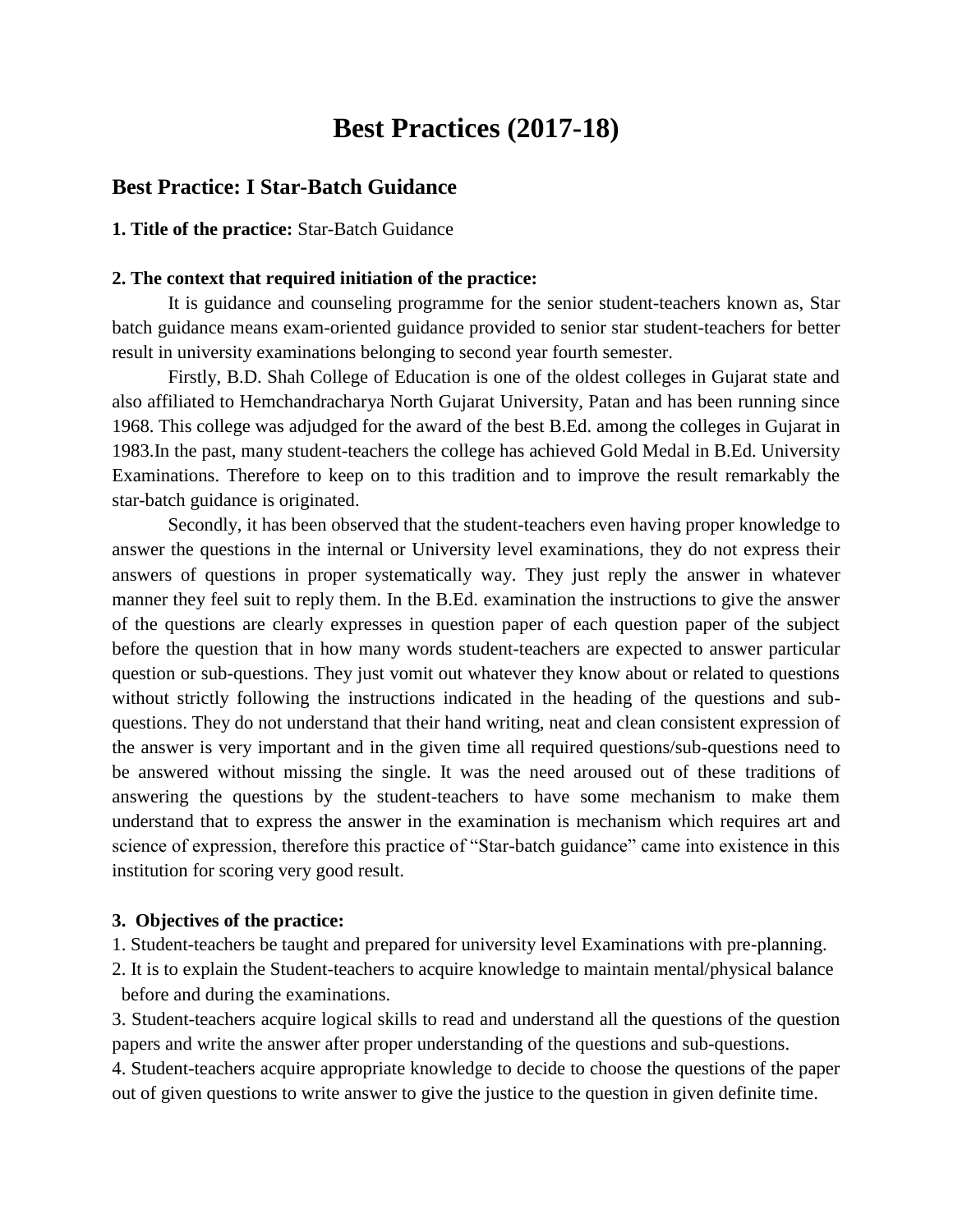5. To make them understand to get aesthetic sense to reply questions in beautiful, meaningful and in legible and attractive hand writing.

6. Student-teachers acquire skills and techniques to learn, memorize and recall answers of the questions.

### **4. The Practice:**

This activity helps student-teacher score more marks by presenting answers in proper way in university examinations. All the star student-teachers secured first ten rank position in the college in gross marks in preliminary examination are collectively given very high level of guidance in star-batch guidance workshop to secure more marks. Generally the workshop of starbatch guidance is organized after declaration of result of preliminary examination and before their university examinations begins. This activity is arranged for the student-teachers in which principal and all the teacher educators provide them special guidance in various necessary sphere of scoring more marks paying attention to important points, hence attempts are made to get first rank at university exam. All the ranker students base on preliminary examination results are called on the pre-determined date and college staff collectively make endeavours to provide them deep guidance about following important dimensions to appear in the examinations:

- (1) Pre-preparation of examination
- (2) To keep mental Balance in the examination hall
- (3) To understand questions in the question paper
- (4) Art of presenting answers
- (5) Time management
- (6) Answer books in view of evaluators
- (7) Sharing of experience of preparation & examination by one/two TEs
- (8) My experiences to score in examination by one/two ranker students

They are shown some samples of written answer books of some other previous year's ranker students of preliminary examination for their practical understanding. The material prepared for each of above topic by all the teacher educators is prepared as pamphlet after the workshop is over by "Dr.Manahar Kachhia sponsored Human Potential Development Centre" of Alumni Association of the college and distributed/posted to remaining all the student-teachers of the college for understanding techniques and art of expressing answers in the examination to score higher marks.

### **5. Obstacles faced if any and strategies adopted to overcome them:**

-Sometimes ranker student-teachers don't remain present in star-batch guidance workshop by thinking about short of time before the examinations.

-It is difficult to provide these facilities to all the student-teachers together.

### **Strategies adopted:**

-College encourages these ranker students to remain present in star-batch guidance by arranging it in their convenience.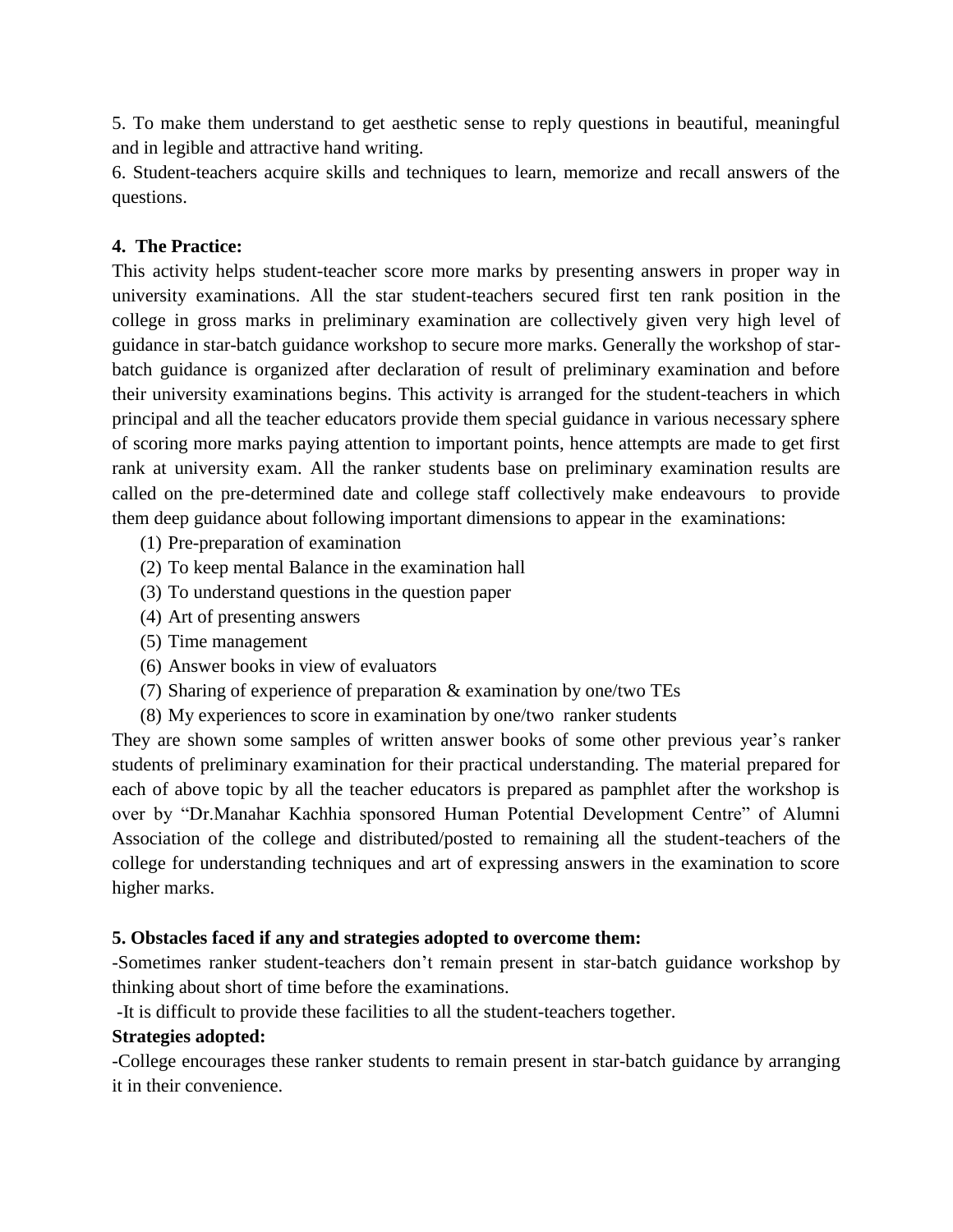-Pamphlets are useful to provide necessary information discussed in the star-batch guidance programme to all the remaining trainees to improve their result.

### **6. Impact of the Practice:**

- Student-teachers' performance in the University examination is improved.

- Most of the student-teachers get first class with distinction in University examination in the year 2017-18.

### **7. Resources Required:**

-Seminar Hall -Presentation & co-ordination by Principal -Presentation by all teacher-educators -Motivation for various useful books by Librarian -Reference books -Internet resources -Presence & presentation by ranker student-teachers -Pamphlets

## **8. Contact person for further details:**

-Principal (Tel No.02774-246484, Mob.9687537848) -Star-batch guidance in-charge teacher educator -Administrative office of the college (Tel No.02774-246484) -Librarian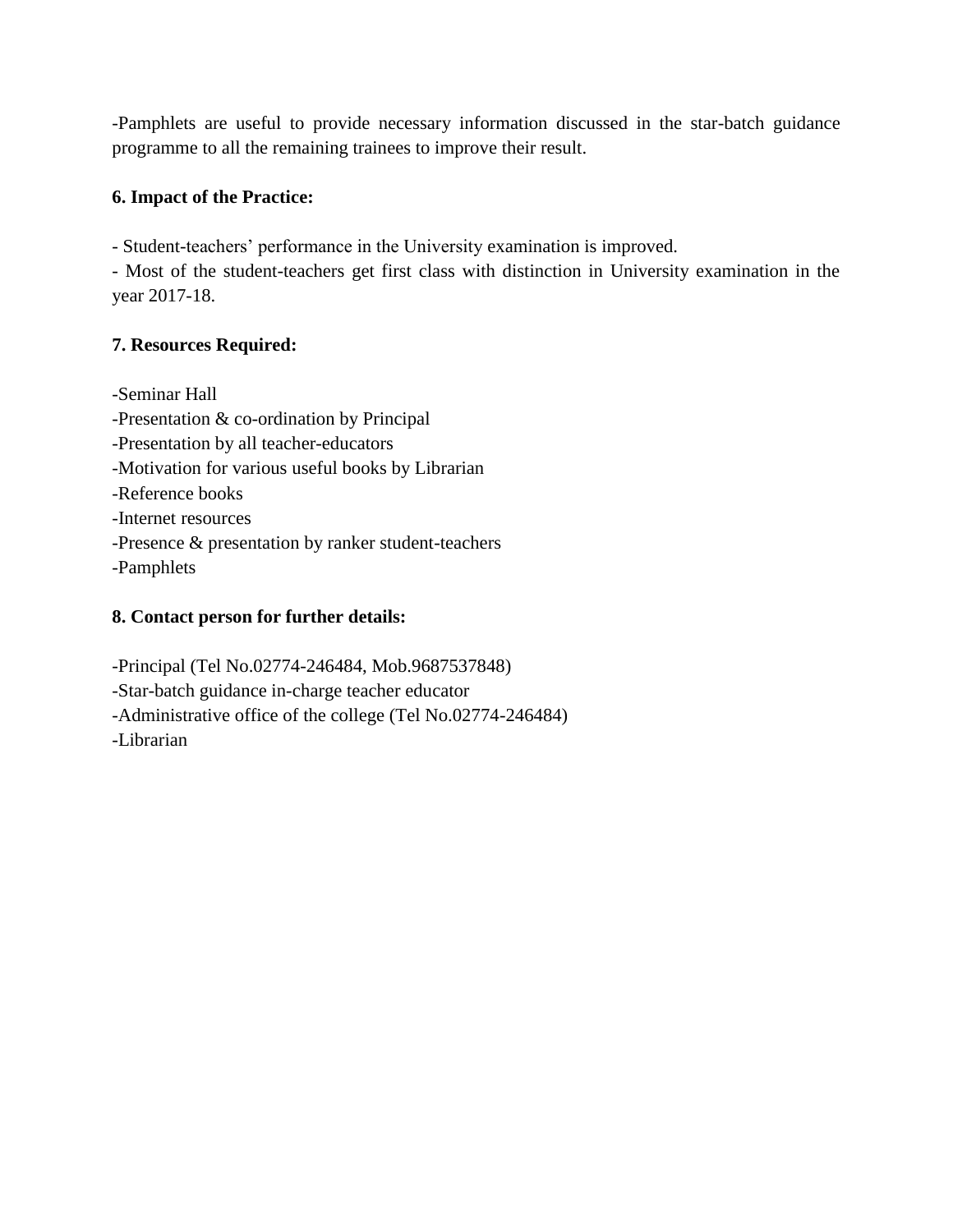# **Best Practice: II Prayer Assembly**

### **1. Title of the practice:** Prayer Assembly

### **2. The context that required initiation of the practice:**

1. The study of B.Ed. curriculum is lengthy and required full concentration from the part of student-teachers in learning them all, therefore to equip with spiritual strength Prayer Assembly plays vital role.

2. Student-teachers feel shy and reluctant to assume roles requiring initiative. 3. Communication skills and urge to land are found to be inadequate because of a peculiar sociocultural background of student-teachers hailing from tribal, semi-tribal and rural areas and weaker section of the society.

4. Student-teachers and faculty members too preoccupied with routine assignment, they find time for the Training session of prayer assembly.

5. Presentation of various items in the prayer assembly gives freshness and change of work.

### **3. Objective of the practice:**

1. To develop the potential of social leadership among the student teachers.

- 2. To develop man power management skill in them
- 3. To develop resource- management skill in them.
- 4. To develop effective oral-communication skill in them.
- 5. To develop personality of each and all student-teachers by various presentation activities.
- 6. To teach them skill of organizing Prayer Assembly.
- 7. Presentation of Quiz competition is designed in such a way that it becomes useful to them in Competitive examinations at large and increase their general knowledge.

### **4. The Practice:**

The first thirty minutes of the college time-table are earmarked for prayer assembly from Monday to Saturday. Alternative models of activities have been developed for this purpose. Student-teachers are grouped into teams of six to eight. Each group is trained in executing one model of thirty minutes by turns, every student-teacher is involved in executing a part of the model, and every model offers roles of a programme organizer, a conductor, an announcer and multilevel participation. The processes involved in a model include planning, management, monitoring and evaluating the overall leadership requires in a leader whose role also rotates day by day according to prepared schedule. In short, a model is a miniature community – based activity offering ample scope for development of leadership, decision making and

### **5. Obstacles faced if any and strategies adopted to overcome them:**

1. Before launching the programme in practice, the demonstrations are given by faculty members motivating participation of student-teachers to work out practically.